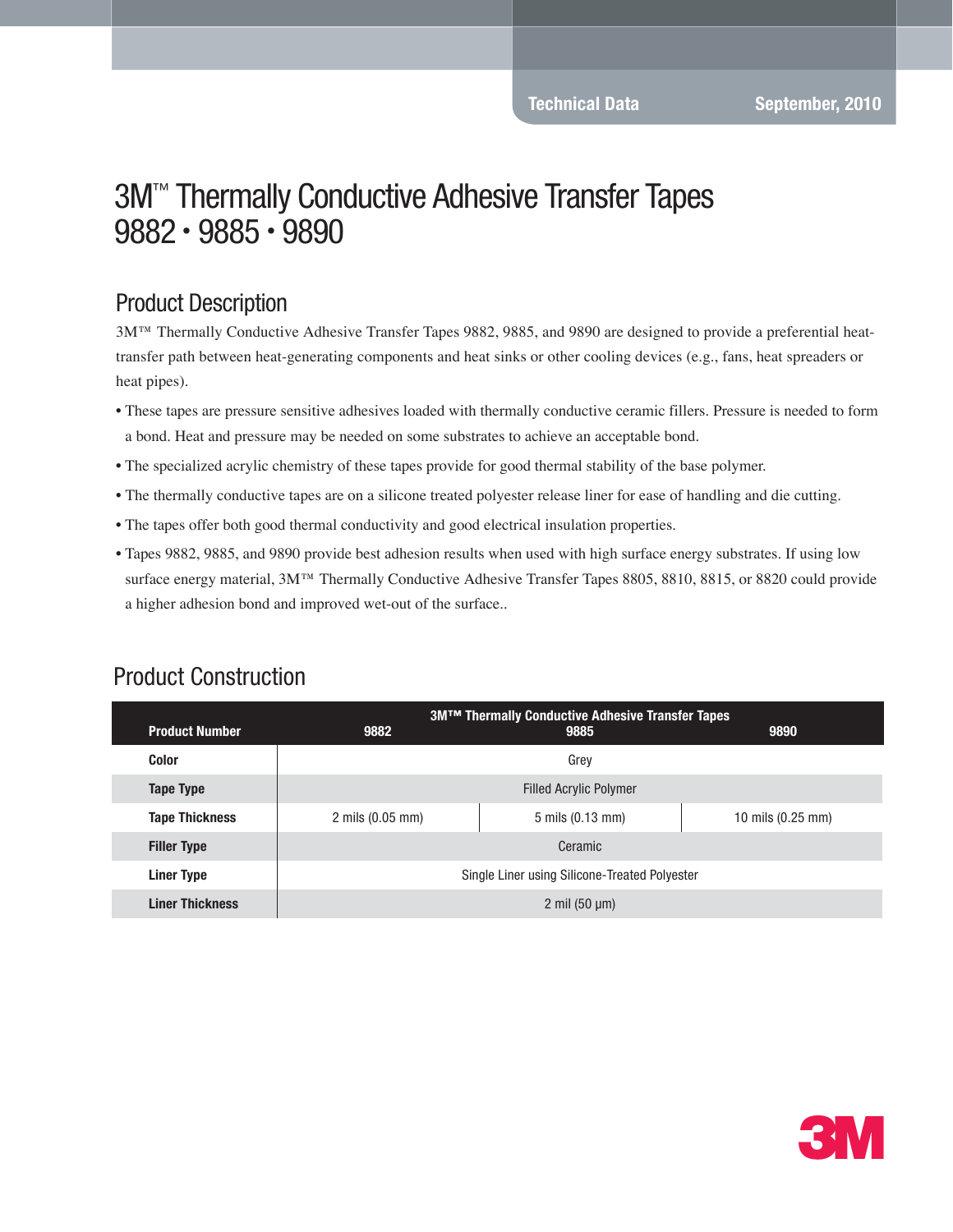# Typical Physical Properties and Performance Characteristics

**Note:** The following technical information and data should be considered representative or typical only and should not be used for specification purposes.

| <b>Product Number</b>                                                            | 9882                                                                                                  | 3M™ Thermally Conductive Adhesive Transfer Tapes<br>9885 | 9890                                                                                          |                                                   |
|----------------------------------------------------------------------------------|-------------------------------------------------------------------------------------------------------|----------------------------------------------------------|-----------------------------------------------------------------------------------------------|---------------------------------------------------|
| <b>Property</b>                                                                  |                                                                                                       | Value                                                    |                                                                                               | <b>Method</b>                                     |
| Thermal Impedance (C-in. <sup>2</sup> /W)                                        | 0.35                                                                                                  | 0.50                                                     | 0.90                                                                                          | 3M test method                                    |
| <b>Thermal Conductivity (W/m-K)</b>                                              |                                                                                                       | 0.60                                                     |                                                                                               | ASTM C-177                                        |
| <b>Specific Gravity</b>                                                          | 2g/cm <sup>3</sup>                                                                                    |                                                          |                                                                                               |                                                   |
| <b>Coefficient of Thermal Expansion</b><br>(CTE)                                 | CTE@ 23 $\degree$ C to 150 $\degree$ C = 400ppm/ $\degree$ C<br>$CTE@ - 55°C = 250ppm$ <sup>o</sup> C |                                                          |                                                                                               | <b>ASTM D-3386</b>                                |
| Volume Resistivity ( $\Omega$ -cm)                                               |                                                                                                       |                                                          | $2 \times 10^{14}$                                                                            | ASTM D-257                                        |
| Dielectric Strength (Volts/mil)                                                  | 750 Volts / mil (9890 Tested)                                                                         |                                                          | ASTM D-149                                                                                    |                                                   |
| <b>Dielectric Properties (frequency)</b>                                         | 1 kHz                                                                                                 |                                                          | 1 MHz                                                                                         | ASTM D-150                                        |
| <b>Dielectric Constant (9890)</b>                                                | $6\phantom{1}$                                                                                        |                                                          | 5                                                                                             |                                                   |
| 90 Degree Peel Test (oz/in)<br>Untreated aluminum substrate                      | 9882                                                                                                  | 9885                                                     | 9890                                                                                          |                                                   |
| Room Temp Dwell @ 15 min                                                         | $6 - 13$<br>$14 - 22$                                                                                 |                                                          | 3M test method<br>1 mil PET Backing<br>Ref: ASTM D-3330<br>$@12$ in/min<br>and 90 Degree Peel |                                                   |
| 65°C Dwell @ 15 min                                                              |                                                                                                       |                                                          |                                                                                               |                                                   |
| Room Temp Dwell @ 72 hrs                                                         | $19 - 31$                                                                                             |                                                          |                                                                                               |                                                   |
| 65°C Temp Dwell @ 72 hrs                                                         | $16 - 33$                                                                                             |                                                          |                                                                                               |                                                   |
| <b>Static Shear test of holding</b><br>1000g @ Room Temp using 1 in <sup>2</sup> | <b>PASS</b>                                                                                           | <b>PASS</b>                                              | <b>PASS</b>                                                                                   | 3M test method:<br>SS & PET<br>Hold weight 1 week |
| <b>Static Shear test of holding</b><br>500g @ 70°C using 1 in <sup>2</sup>       | <b>PASS</b>                                                                                           | <b>PASS</b>                                              | <b>PASS</b>                                                                                   | 3M test method:<br>SS & PET<br>Hold weight 1 week |

# Shelf Life

Product shelf life is 2 years from date of manufacture when stored at room temperature conditions (72°F [22°C] and 50% RH) in the products original packaging.

#### Available Sizes

**Width:** Maximum width 22 inches.

Length: Multiples of 36 yds. 108 yds. maximum.

**Custom Sizes:** Contact your local 3M sales representative for information and availability of custom sizes (width and length) or die cut parts.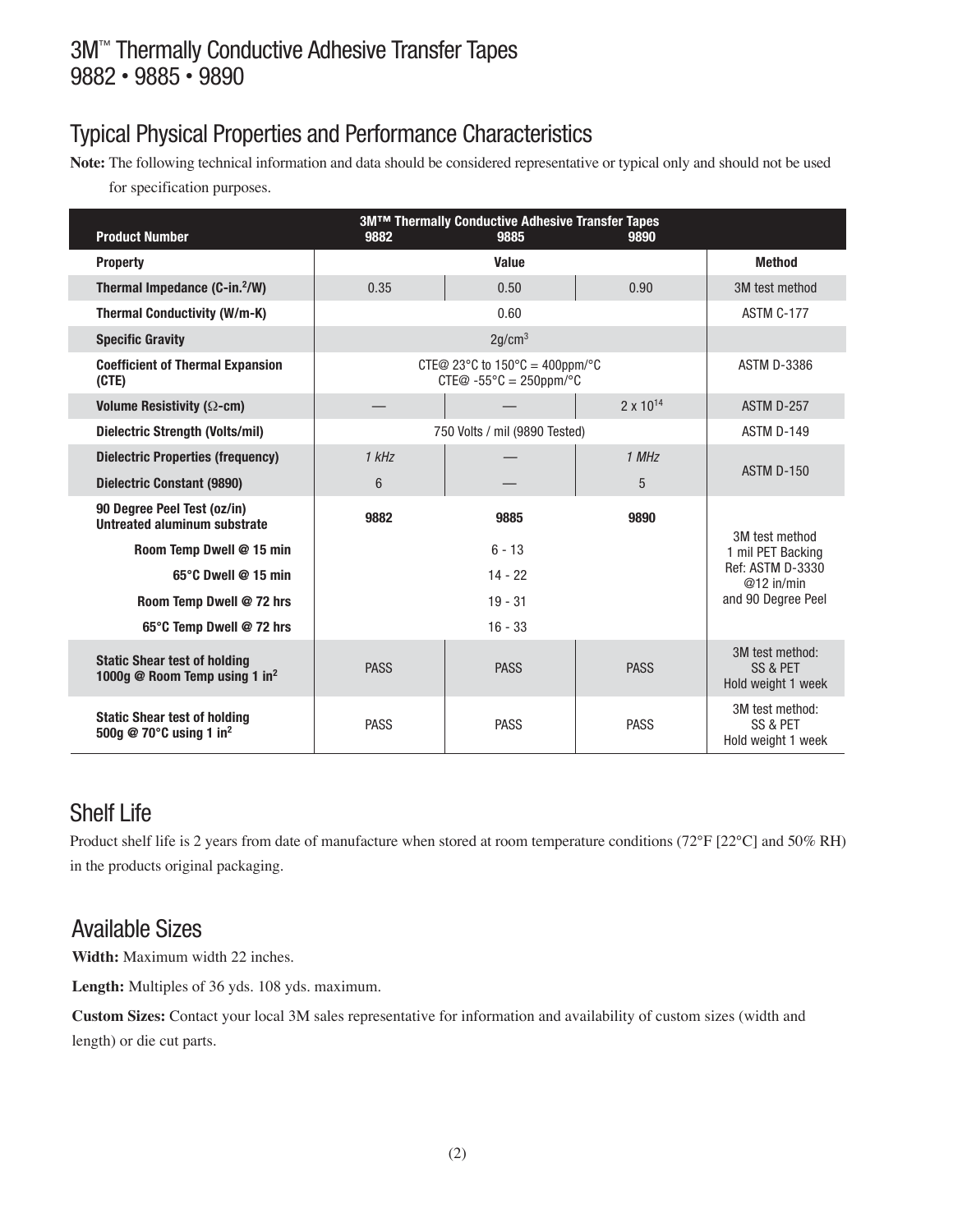# Application Guidelines

1.) Substrate surfaces should be clean and dry prior to tape application. Isopropyl alcohol (isopropanol) applied with a lintfree wipe or swab should be adequate for removing surface contamination such as dust or finger prints. Do not use "denatured alcohol" or glass cleaners, which often contain oily components. Allow the surface to dry for several minutes before applying the tape. More aggressive solvents (such as acetone, methyl ethyl ketone [MEK] or toluene) may be required to remove heavier contamination (grease, machine oils, solder flux, etc.) but should be followed by a final isopropanol wipe as described above.

**Note:** Be sure to read and follow the manufacturers' precautions and directions when using primers and solvents.

- 2.) Apply the tape to one substrate at a modest angle with the use of a squeegee, rubber roller or finger pressure to help reduce the potential for air entrapment under the tape during its application. The liner can be removed after positioning the tape onto the first substrate.
- 3) Assemble the part by applying compression to the substrates to ensure a good wetting of the substrate surfaces with the tape. Proper application of pressure (amount of pressure, time applied, temperature applied) will depend upon design of the parts. Rigid substrates are more difficult to bond without air entrapment as most rigid parts are not flat. Use of a thicker tape may result in increased wetting of rigid substrates. Flexible substrates can be bonded to rigid or flexible parts with much less concern about air entrapment because one of the flexible substrate can conform to the other substrates.

| <b>Substrate</b>     | <b>Application Conditions</b>                                                                                       | <b>Time</b>    |
|----------------------|---------------------------------------------------------------------------------------------------------------------|----------------|
| Rigid to rigid       | Minimum: 15 psi at room temperature<br>Preferred: 50 psi at room temperature<br>More pressure equals better wetting | 2 sec<br>5 sec |
| Flexible to rigid    | Minimum: 5 psi at room temperature<br>Preferred: 15 psi at room temperature                                         | 1 sec<br>5 sec |
| Flexible to flexible | Minimum: 5 psi at room temperature<br>Preferred: 15 psi at room temperature                                         | 1 sec<br>5 sec |

4.) Application pressure guideline table for 3M™ Thermally Conductive Adhesive Transfer Tapes 9882, 9885, and 9890.

#### 5.) **Application Tips:**

- For rigid to rigid bonding, a twisting motion during assembly of the substrates will improve wetting. This should be a back and forth twisting motion during the application of compression.
- For flexible to rigid or flexible to flexible bonding, a roll lamination system may be employed to apply the flexible substrate down to the rigid (or other flexible) substrate. Rubber nip rollers, heated steel rollers, and other methods can be employed to bond in a continuous manner.
- Heat can be employed to increase wetting percentage and wetting rate of the substrates and to build room temperature bond strength.
- Primers may be employed to increase adhesion to low surface energy substrates (eg. plastic packages). Contact your 3M representative for more information about primers.
- For best product performance, it is important to use pressure and time conditions to achieve as much wetting as possible.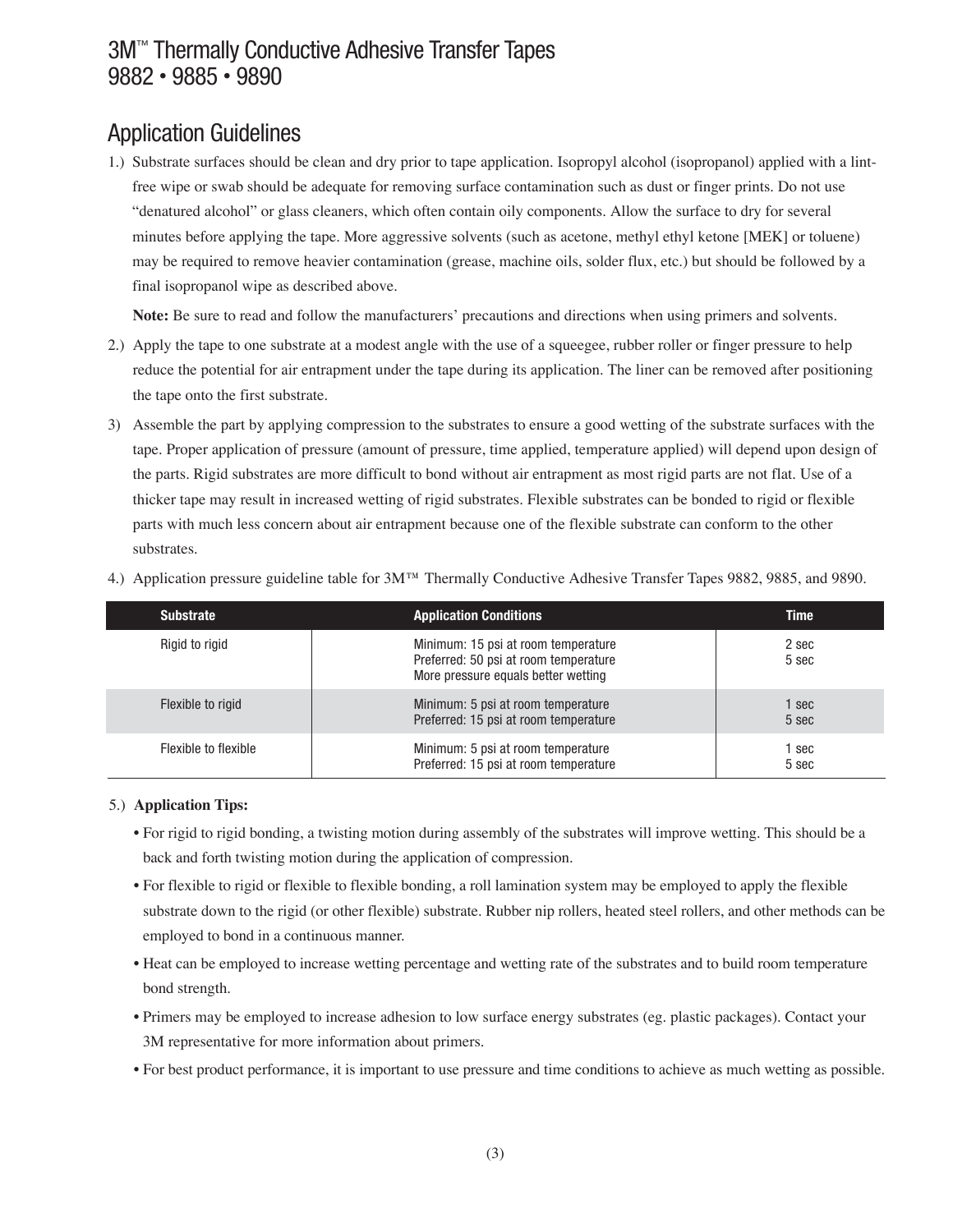#### Application Guidelines (continued)

- 6.) **Rework Tips:**
	- Rework requires separation of the two substrates. Separation can be accomplished by any practical means: prying, torquing or peeling. The tape will be destroyed upon separation and must be replaced. The surfaces should be recleaned according to the recommendations in this data page.
	- Heating up the substrates can reduce the adhesion level and make removal easier.
	- Part separation can be aided by immersion in warm water. This should eventually reduce the adhesion and make prying, torquing or peeling apart the substrates easier.

### Application Ideas

3M™ Thermally Conductive Adhesive Transfer Tapes 9882, 9885, and 9890 are designed to provide a preferential heattransfer path between heat-generating and cooling devices (e.g., fans, heat pipes and heat sinks).

# General Information

Product selection table for 3M™ Thermally Conductive Materials.

| <b>Product</b>                           | <b>Thickness</b><br>(mm) | <b>Bulk Thermal</b><br><b>Conductivity</b><br>$(W/m-K)$ | <b>Typical Applications</b>                                                                                                                                                                          |  |  |
|------------------------------------------|--------------------------|---------------------------------------------------------|------------------------------------------------------------------------------------------------------------------------------------------------------------------------------------------------------|--|--|
| <b>3M™ Thermally Conductive Tapes</b>    |                          |                                                         |                                                                                                                                                                                                      |  |  |
| 8805                                     | 0.127                    | 0.6                                                     | Applications requiring thin bonding with good thermal transfer; CPU, flex<br>circuit and power transformer bonding to heat sinks and other cooling<br>devices. Superior tack and wetting properties. |  |  |
| 8810                                     | 0.25                     |                                                         |                                                                                                                                                                                                      |  |  |
| 8815                                     | 0.375                    |                                                         |                                                                                                                                                                                                      |  |  |
| 8820                                     | 0.50                     |                                                         |                                                                                                                                                                                                      |  |  |
| 9889FR                                   | 1.0                      | 0.5                                                     | Applications requiring gap filling and bonding with good thermal transfer;<br>plasma display, IC packages and PCB bonding to heat sinks, metal cases<br>and other cooling devices.                   |  |  |
| <b>3M™ Thermally Conductive Pads</b>     |                          |                                                         |                                                                                                                                                                                                      |  |  |
| 5516/5516S                               | 0.5, 1.0, 1.5, 2.0       | 3.1                                                     | Applications requiring gap filling and superior thermal performance                                                                                                                                  |  |  |
| 5519/5519S                               | 0.5, 1.0, 1.5, 2.0       | 4.9                                                     | without bonding. IC package and PCB thermal interfacing with heat sinks<br>or other cooling devices and metal cases.                                                                                 |  |  |
| 5591S                                    | 0.5, 1.0, 1.5, 2.0       | 1.0                                                     |                                                                                                                                                                                                      |  |  |
| 5592/5592S                               | 0.5, 1.0, 1.5, 2.0       | 1.1                                                     |                                                                                                                                                                                                      |  |  |
| 5595/5595S                               | 0.5, 1.0, 1.5, 2.0       | 1.6                                                     |                                                                                                                                                                                                      |  |  |
| 3M™ Thermally Conductive Pads (Acrylic)  |                          |                                                         |                                                                                                                                                                                                      |  |  |
| 5589H                                    | 1.0, 1.5                 | 2.0                                                     | These pads use an acrylic elastomer for applications that require a non-                                                                                                                             |  |  |
| 5590H                                    | 0.5, 1.0, 1.5            | 3.0                                                     | silicone thermal pad. Provides IC package and PCB thermal interfacing<br>with heat sinks or other cooling devices, and metal cases.                                                                  |  |  |
| 3M™ Thermally Conductive Epoxy Adhesives |                          |                                                         |                                                                                                                                                                                                      |  |  |
| TC-2707                                  |                          | 0.7                                                     | Applications requiring high adhesive strength, good surface wet-out, gap                                                                                                                             |  |  |
| TC-2810                                  |                          | 1.0                                                     | filling and good thermal transfer. Provides IC package and PCB thermal<br>interfacing with heat sinks or other cooling devices.                                                                      |  |  |
| DP-190 Gray                              |                          | 0.4                                                     |                                                                                                                                                                                                      |  |  |

Only the "S" versions are available in 0.5 mm thicknesses.

"S" designation signifies a polyester film on one side to provide a non-tacky surface.

"H" designation signifies a product with one one-tacky surface without the use of PET film.